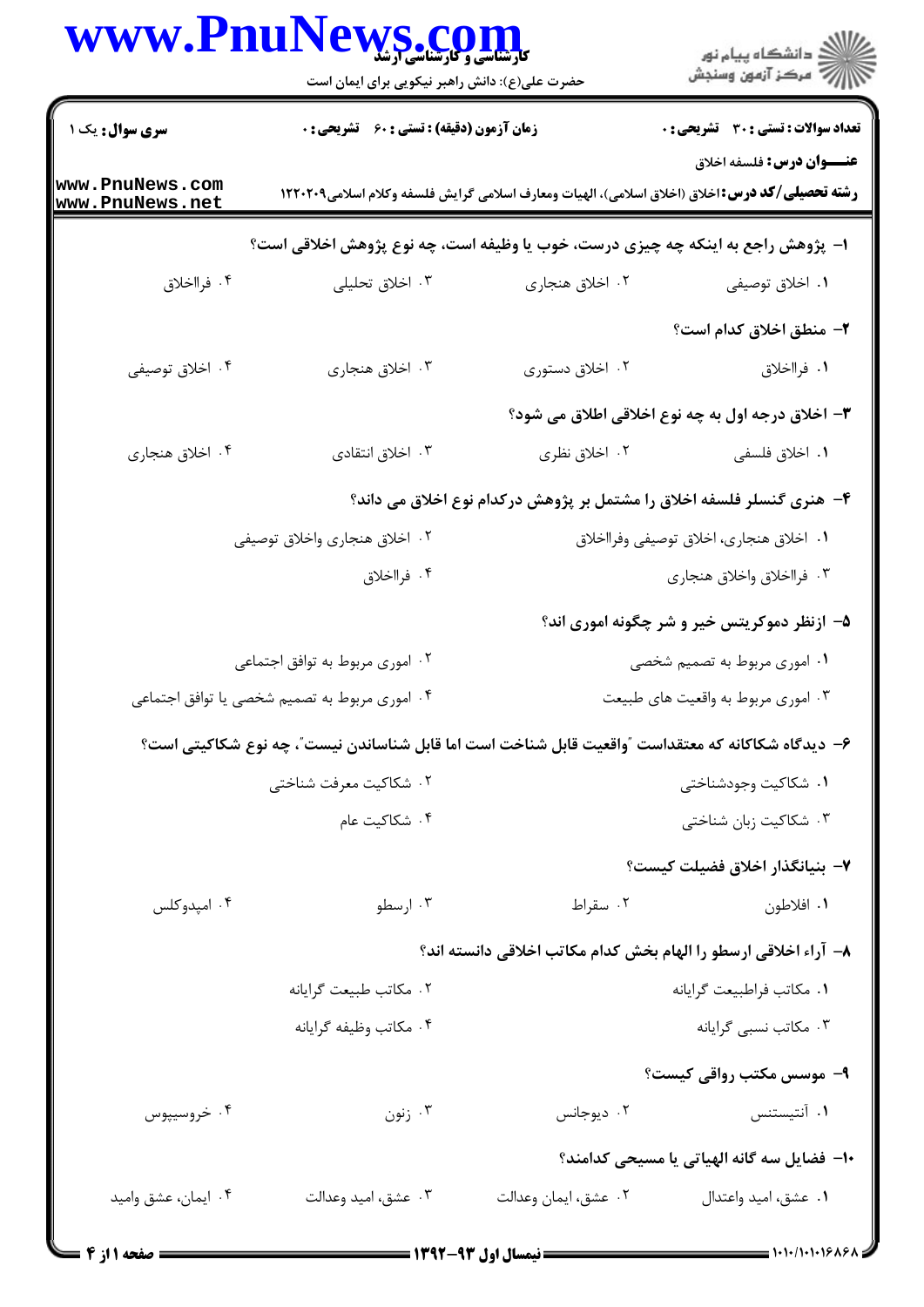## $\overline{\mathbf{X}}$

| www.Fnu                            | <b>کے لیے لیے جیکی میں</b><br>کارشناسی و کارشناسی ار<br>حضرت علی(ع): دانش راهبر نیکویی برای ایمان است |                                                                                                       | ≦ دانشڪاه پيام نور<br>7- مرڪز آزمون وسنڊش            |
|------------------------------------|-------------------------------------------------------------------------------------------------------|-------------------------------------------------------------------------------------------------------|------------------------------------------------------|
| <b>سری سوال : ۱ یک</b>             | <b>زمان آزمون (دقیقه) : تستی : 60 ٪ تشریحی : 0</b>                                                    |                                                                                                       | <b>تعداد سوالات : تستی : 30 ٪ تشریحی : 0</b>         |
| www.PnuNews.com<br>www.PnuNews.net |                                                                                                       | <b>رشته تحصیلی/کد درس:</b> اخلاق (اخلاق اسلامی)، الهیات ومعارف اسلامی گرایش فلسفه وکلام اسلامی۱۲۲۰۲۰۹ | <b>عنـــوان درس:</b> فلسفه اخلاق                     |
|                                    |                                                                                                       |                                                                                                       | ۱۱– کدام دیدگاه، دیدگاه خودگروانه، نیست؟             |
| ۰۴ دیدگاه نیچه                     | ۰۳ عاطفه گرايي                                                                                        | ۰۲ دیدگاه هابز                                                                                        | ۰۱ لذت گرایی حسی                                     |
|                                    |                                                                                                       |                                                                                                       | <b>۱۲</b> - پایه و اساس اخلاق از نظر آگوست کنت چیست؟ |
| ۰۴ توصیه گرایی                     | ۰۳ عاطفه گرايي                                                                                        | ۰۲ لذت گرایی                                                                                          | ۰۱ احساس دیگرخواهی                                   |
|                                    |                                                                                                       | ۱۳- کدام گزینه درمورد سودگرایی جان استوارت میل صادق است؟                                              |                                                      |
|                                    |                                                                                                       |                                                                                                       | ٠١ سود جامعه ابزارسود فردى است.                      |
|                                    |                                                                                                       |                                                                                                       | ٠٢ سود جمعي داراي ارزش ذاتي است.                     |
|                                    |                                                                                                       | ۰۳ در ارزیابی لذت، لازم نیست کیفیت لذت هم لحاظ شود.                                                   |                                                      |
|                                    |                                                                                                       | ۰۴ خیرجمعی چیزی جز سرجمع تمامی خواست ها و منافع فردی نیست.                                            |                                                      |
|                                    |                                                                                                       |                                                                                                       | ۱۴– از نظر کانت، معیار تکلیف اخلاقی چیست؟            |
|                                    | ۰۲ امر مشروط                                                                                          |                                                                                                       | ۰۱ امر مطلق                                          |
|                                    | ۰۴ امرمطلق و امر مشروط تاکیدی                                                                         |                                                                                                       | ۰۳ امرمطلق و امر مشروط                               |
|                                    |                                                                                                       | ۱۵- ویژگی های وظایف در نگاه نخست، از نظر دابلیو.دی.راس، دارای چیست؟                                   |                                                      |
|                                    | ۰۲ عدم رجحان، محصورنبودن، پایه ای بودن.                                                               |                                                                                                       | ٠١ عدم رجحان، محصور بودن، پايه اي بودن.              |
|                                    | ۰۴ عدم رجحان، محصور نبودن، پايه اي نبودن.                                                             |                                                                                                       | ۰۳ عدم رجحان، محصور بودن، پایه ای نبودن.             |
|                                    |                                                                                                       | ۱۶– کدام گزینه راجع به دیدگاه جان راولز <u>نادرست</u> است؟                                            |                                                      |
|                                    | ٢. افراد درپشت حجاب جهل عادلانه عمل می کنند.                                                          | ٠١ عدالت برترين فضيلت فضيلت نظام هاى اجتماعي است.                                                     |                                                      |
|                                    | ۰۴ حق امری الزامی و تعهدآور است.                                                                      |                                                                                                       | ٠٣ "اصل خير" بر "اصل حق" مقدم است.                   |
|                                    |                                                                                                       |                                                                                                       | ١٧- "عدالت كيفري" از اقسام كدام نوع عدالت است؟       |
| ۰۴ عدالت مبادله ای                 | ۰۳ عدالت روالي                                                                                        | ۰۲ عدالت توزیعی                                                                                       | ٠١ عدالت جبراني                                      |
|                                    |                                                                                                       | 18- بر اساس نظر کانت، چه رابطه ای بین دین و اخلاق وجود دارد؟                                          |                                                      |
|                                    | ۰۲ دین مبتنی بر اخلاق است.                                                                            |                                                                                                       | ٠١. اخلاق مبتنى بر دين است.                          |
|                                    | ۰۴ اخلاق و دين متباينند.                                                                              |                                                                                                       | ۰۳ اخلاق جزء دين است.                                |
|                                    |                                                                                                       |                                                                                                       |                                                      |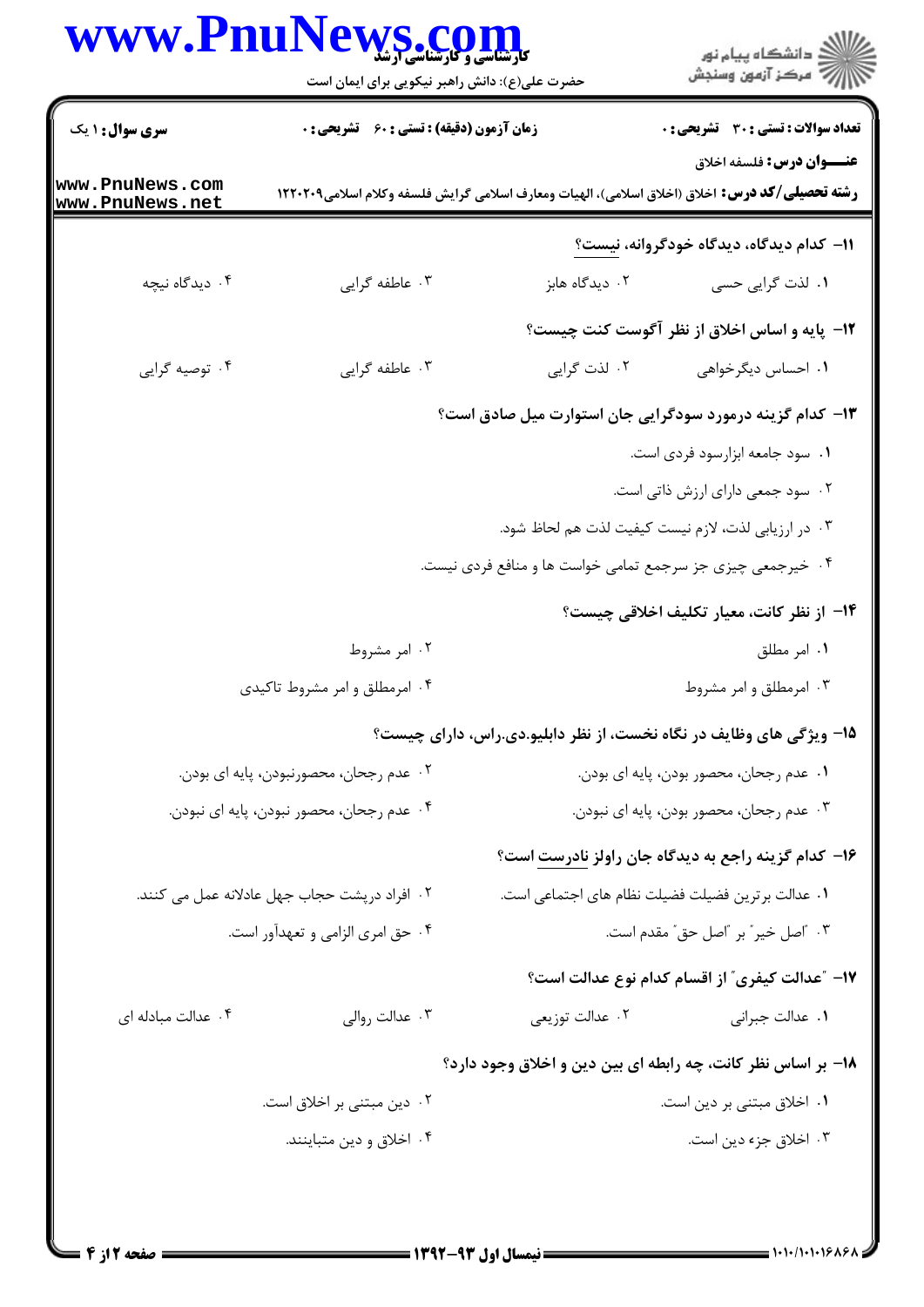| WWW.Fnur                                                                                           | <b>الی الی است و کارشناسی ارشد</b><br>کارشناسی و کارشناسی ارشد<br>حضرت علی(ع): دانش راهبر نیکویی برای ایمان است |                        | ≦ دانشڪاه پيام نور<br>√ مرڪز آزمون وسنڊش                                                                                                  |
|----------------------------------------------------------------------------------------------------|-----------------------------------------------------------------------------------------------------------------|------------------------|-------------------------------------------------------------------------------------------------------------------------------------------|
| <b>سری سوال : ۱ یک</b>                                                                             | <b>زمان آزمون (دقیقه) : تستی : 60 ٪ تشریحی : 0</b>                                                              |                        | <b>تعداد سوالات : تستي : 30 ٪ تشريحي : 0</b>                                                                                              |
| www.PnuNews.com<br>www.PnuNews.net                                                                 |                                                                                                                 |                        | <b>عنـــوان درس:</b> فلسفه اخلاق<br><b>رشته تحصیلی/کد درس:</b> اخلاق (اخلاق اسلامی)، الهیات ومعارف اسلامی گرایش فلسفه وکلام اسلامی۱۲۲۰۲۰۹ |
|                                                                                                    |                                                                                                                 |                        | <b>۱۹- خوب های ذاتی و بدیهی از نظر مور کدام است؟</b>                                                                                      |
|                                                                                                    | ۰۲ لذت، معرفت و فضيلت                                                                                           |                        | ۰۱ لذت، امید و فضیلت                                                                                                                      |
|                                                                                                    | ۰۴ عشق، امید و فضیلت                                                                                            |                        | ۰۳ لذت، عشق و فضيلت                                                                                                                       |
|                                                                                                    |                                                                                                                 |                        | ۲۰- کدام یک از گزینه ها، نظریه ناشناخت گرا نیست؟                                                                                          |
| ۰۴ سودگرایی                                                                                        | ۰۳ اگزیستانسیالیسم                                                                                              | ۰۲ توصیه گرایی         | ۰۱ احساس گرایی                                                                                                                            |
|                                                                                                    |                                                                                                                 |                        | <b>٢١</b> - نظريه "عدالت به منزله انصاف" از كيست؟                                                                                         |
| ۰۴ رسو                                                                                             | ۰۳ راولز                                                                                                        | ۰۲ هابز                | ۰۱ کانت                                                                                                                                   |
| ۲۲– کدام دیدگاه معتقداست: "دو دیدگاه اخلاقی متعارض ممکن است دارای اعتبار و درستی یکسان باشند."؟    |                                                                                                                 |                        |                                                                                                                                           |
|                                                                                                    | ۰۲ نسبیت گرایی هنجاری                                                                                           |                        | ۰۱ نسبیت گرایی توصیفی                                                                                                                     |
|                                                                                                    | ۰۴ اعتبار گرایی کانتی                                                                                           |                        | ۰۳ نسبیت گرایی فرا اخلاقی                                                                                                                 |
| ۲۳- نظریه ای که در حل مسائل اخلاق کاربردی تنها روش را "تمسک به قواعد هنجاری عام" می داند کدام است؟ |                                                                                                                 |                        |                                                                                                                                           |
|                                                                                                    | ۰۲ اصول گرایی                                                                                                   |                        | ٠١ موازنه متفكرانه                                                                                                                        |
|                                                                                                    | ۰۴ روش استقرايي                                                                                                 |                        | ۰۳ استدلال مبتنی برمورد                                                                                                                   |
|                                                                                                    |                                                                                                                 |                        | <b>۲۴- چه کسی "جنگ عادلانه" را مجاز می داند؟</b>                                                                                          |
| ۰۴ راولز                                                                                           | ۰۳ آنسکم                                                                                                        | ٠٢ آكويناس             | ۰۱ کانت                                                                                                                                   |
|                                                                                                    |                                                                                                                 |                        | ۲۵– در باب مجازات کدام نظریه مبتنی بر اصل استحقاق است؟                                                                                    |
| ۰۴ نظريه صلح جويانه                                                                                | ۰۳ نظریه به سازی                                                                                                | ٠٢ نظريه تلافي جويانه  | ۰۱ نظریه سودگرایی                                                                                                                         |
|                                                                                                    |                                                                                                                 |                        | ۲۶– مفاهیمی همچون عدالت، صداقت، وفای به عهد و… از کدام نوع مفاهیم اند؟                                                                    |
| ۰۴ مفاهیم ماهوی                                                                                    | ٠٣ معقولات ثانيه فلسفى                                                                                          | ٠٢ معقولات ثانيه منطقى | ۰۱ معقولات اولی                                                                                                                           |
|                                                                                                    |                                                                                                                 |                        | ۲۷- از نظر آیت الله مصباح یزدی، مفهوم "باید" های ارزشی واخلاقی، از چه نوع ضرورت و وجوبی حکایت می کنند؟                                    |
| ۰۴ وجوب بالقياس                                                                                    | ۰۳ وجوب اعتباري                                                                                                 | ٠٢ وجوب بالذات         | ٠١ وجوب بالغير                                                                                                                            |
|                                                                                                    |                                                                                                                 |                        | ٢٨- از نظر انديشمندان مسيحي، فضايل موهبتي است يا اكتسابي؟                                                                                 |
|                                                                                                    | ۰۲ همه فضایل موهبتی است.                                                                                        |                        | ٠١. همه فضايل اكتسابي است.                                                                                                                |
|                                                                                                    | ۰۴ فضایل الهی موهبتی وفضایل طبیعی اکتسابی است.                                                                  |                        | ۰۳ فضایل الهی موهبتی وفضایل طبیعی اکتسابی است.                                                                                            |